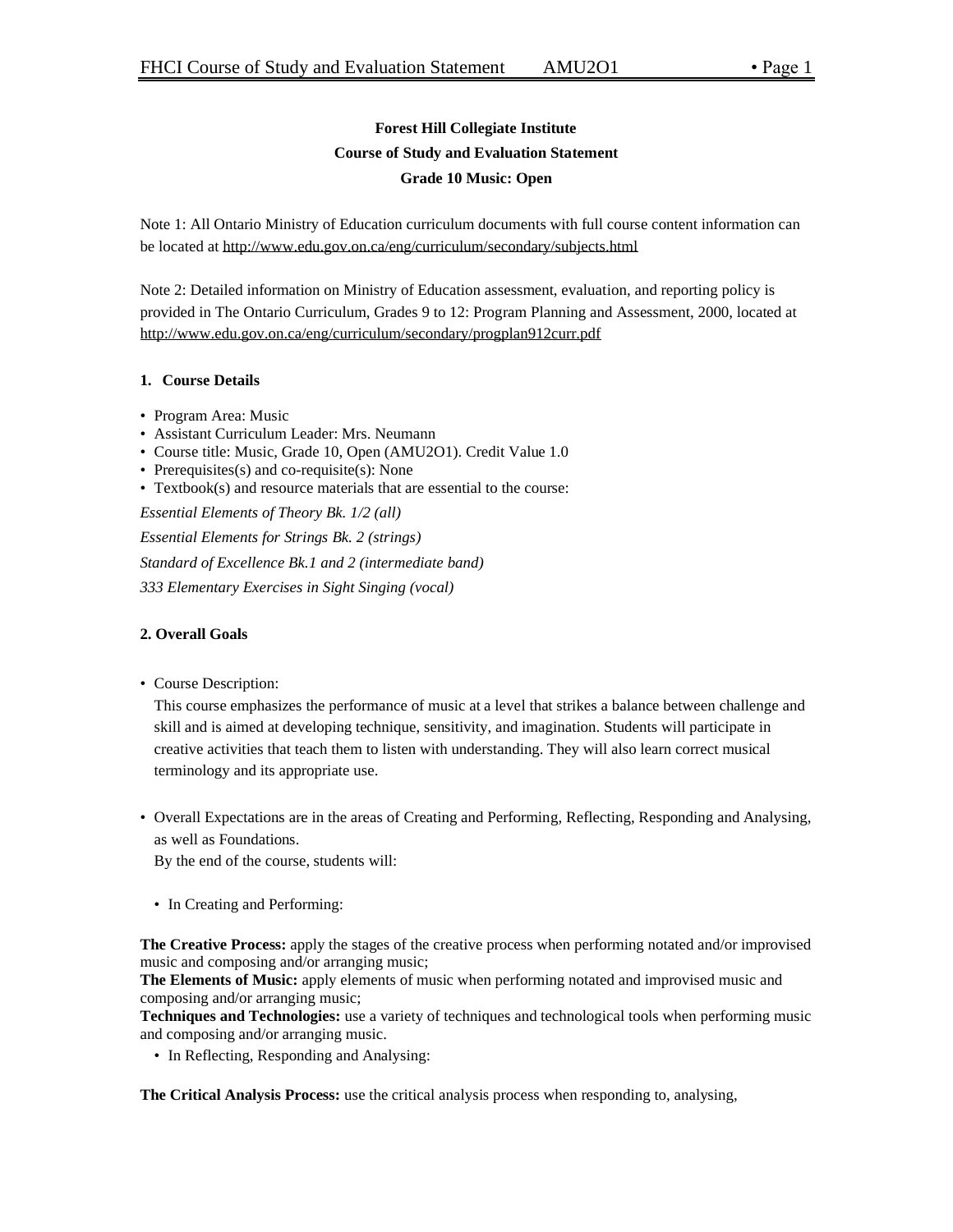reflecting on, and interpreting music;

**Music and Society:** demonstrate an understanding of how traditional, commercial, and art music reflect the society in which they were created and how they have affected communities or cultures; **Skills and Personal Growth:** demonstrate an understanding of how performing, creating, and critically analysing music has affected their skills and personal development;

**Connections Beyond the Classroom:** identify and describe various opportunities for continued engagement in music.

• In Foundations:

**Theory and Terminology:** demonstrate an understanding of music theory with respect to concepts of notation and the elements and other components of music, and use appropriate terminology relating to them;

**Characteristics and Development of Music:** demonstrate an understanding of the history of some musical forms and of characteristics of types of music from around the world;

**Conventions and Responsible Practices:** demonstrate an understanding of responsible practices and performance conventions relating to music.

• Specific Curriculum Expectations

Please refer to Ontario Ministry of Education curriculum document for details of Overall and Specific Expectations, found at http://www.edu.gov.on.ca/eng/curriculum/secondary/arts910curr.pdf

• Course content: *Performance – Individual and ensemble – 60 hours Ear training and sight reading – 10 hours; Theory – introductory – 15 hours; Music Analysis – elements of music – 15 hours; Music in Society – an overview – 5 hours; Composition – 5 hours*

#### **3. Program Planning Considerations**

• Individual Education Plan: Accommodations to meet the needs of exceptional students as set out in their Individual Education Plan will be implemented within the classroom program. Additional assistance is available through the Special Education program.

• The Role of Technology in the Curriculum. Using information technology will assist students in the achievement of many of the expectations in the curriculum regarding research, written work, analysis of information, and visual presentations.

• English as a Second Language (ESL): Appropriate accommodations in teaching, learning, and evaluation strategies will be made to help ESL students gain proficiency in English, since students taking ESL at the secondary level have limited time in which to develop this proficiency.

• Career Education: Expectations in this course include many opportunities for students to explore educational and career options, and to become self-directed learners.

• Cooperative Education and Other Workplace Experiences: The knowledge and skills students acquire in this courses will assist them in their senior level cooperative-education and work-experience placements related to this course. General information about cooperative education courses can be found at http://www.edu.gov.on.ca/eng/document/curricul/secondary/coop/cooped.pdf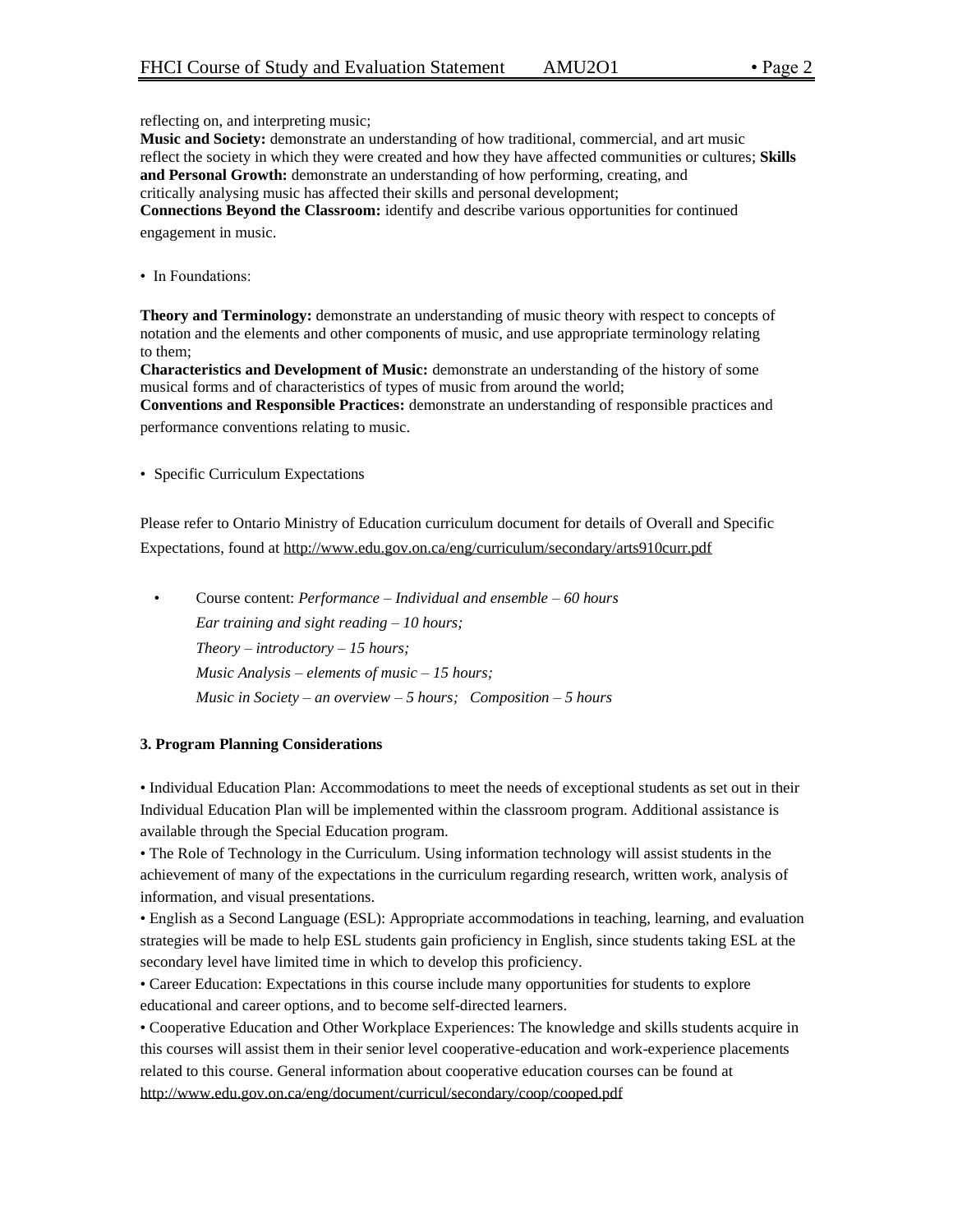# **4. Learning Skills**

Learning Skills are skills and habits are essential to success in school and in the workplace. The Learning Skills evaluated are: Responsibility, Organization, Independent Work, Collaboration, Initiative and Selfregulation. Teachers report achievement on the five Learning Skills using letter symbols: E = Excellent, G  $=$  Good,  $S =$  Satisfactory,  $N =$  Needs Improvement.

Learning Skills clearly affect levels of achievement, but they are not part of the evaluation of achievement and are not included in the midterm mark or final course mark.

#### **5. Academic Honesty: Cheating and Plagiarism**

Students are expected to submit only their own original work on evaluations done in class or out of class. Plagiarism is the passing off the ideas or writings of another as one's own. Cases of academic dishonesty (cheating and/or plagiarism) will be dealt with on a case-by-case basis, but each case will involve an investigation, communication with the student and his/her parent/guardian, and a mark of zero for the plagiarized work. Whether the student has an opportunity to demonstrate his/her learning in another assignment will be at the discretion of the teacher and/or Principal.

#### **6. Teaching Strategies**

Teachers use a variety of teaching strategies to maximize student learning. The following teaching strategies will be used in this course:

• Direct Instruction is highly teacher-directed. This strategy includes methods such as lecture, didactic questioning, explicit teaching, practice and drill, and demonstrations.

• Indirect Instruction is mainly student-centered. Indirect Instruction includes inquiry, induction, problem solving, decision making, and discovery.

• Interactive Instruction relies heavily on discussion and sharing among participants. Interactive instruction may include total class discussions, small group discussions or projects, or student pairs or triads working on assignments together.

• Experiential Learning is inductive, learner centered, and activity oriented. In Experiential Learning, students participate in an activity; critically look back on the activity to clarify learning and feelings; draw useful insights from such analysis; and/or put learning to work in new situations.

• Independent Study refers to the range of instructional methods which are purposefully provided to foster the development of individual student initiative, self-reliance, and self-improvement. The focus is on planned independent study by students under the guidance or supervision of a classroom teacher.

#### **7. Assessment and Evaluation Strategies**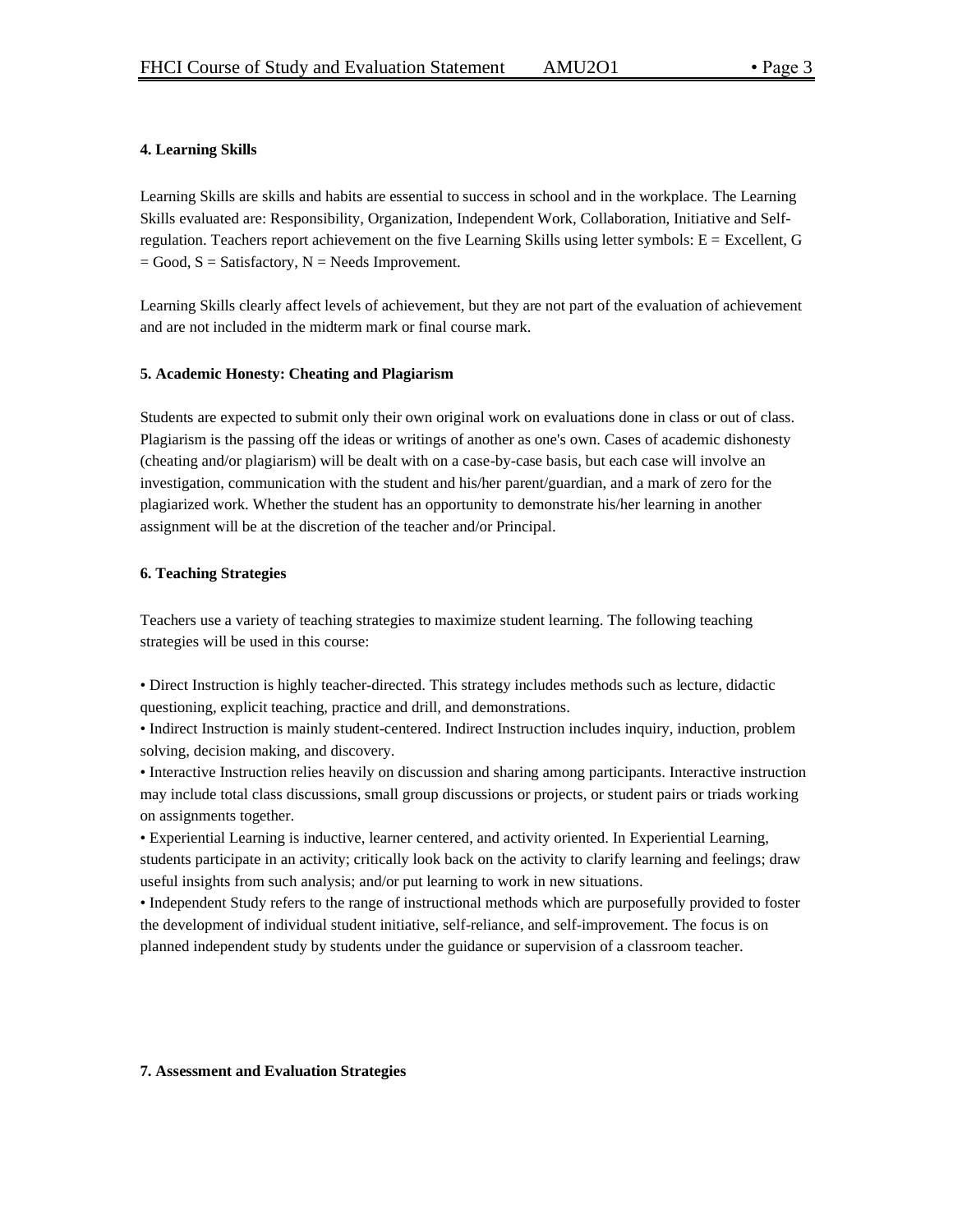#### Assessment and Evaluation of Student Achievement

The primary purpose of assessment and evaluation is to improve student learning. Assessment is the process of gathering information from assignments, demonstrations, projects, performances, and tests that accurately reflects how well a student is achieving the curriculum expectations in a course. As part of assessment, teachers provide students with feedback that guides their efforts towards improvement.

Evaluation refers to the process of judging the quality of student work on the basis of established criteria, and assigning a value to represent that quality. In Ontario secondary schools, the value assigned will be in the form of a percentage grade.

- In this course, the following evaluation strategies will be used:
	- *Teacher observation of daily performance – oral feedback;*
	- *Individual, partner and group performance tests;*
	- *Quizzes and tests on music theory;*
	- *Written assignments: live and recorded performance review, historical letter, composer/performer research and presentation, song analysis;*
	- *Group and individual composition performance;*

#### **8. Achievement Chart**

The achievement chart provides a standard, province-wide method for teachers to use in assessing and evaluating their students' achievement. Students are evaluated according to the major categories or strands in each course. Ministry curriculum documents provide detailed description of student achievement levels.

In this course, students are evaluated in three strands, according to the weightings shown:

| <b>Foundations</b> | and Analysing | Reflecting, Responding   Creating and Performing |
|--------------------|---------------|--------------------------------------------------|
|                    |               |                                                  |

#### **9. 70% Mark on Course Work**

- Students need to demonstrate achievement of all the overall expectations of the course. 70% of the final mark in the course will be based on work done prior to the culminating activities. Evaluations that are late, missing, and/or incomplete will affect a student's 70% grade. See FHCI Evaluation Policy as printed in the Student Agenda Book for information about late, missed, and/or incomplete assignments.
	- Dates, type, components of the evaluations during the course:

*Ongoing evaluation of daily performance*

*Class repertoire performance tests: instrumental-weekly, vocal – 4-6 times per semester Theory: quizzes biweekly, three tests per semester Independent analysis assignment Nov./April*

*Composition – due Jan./June*